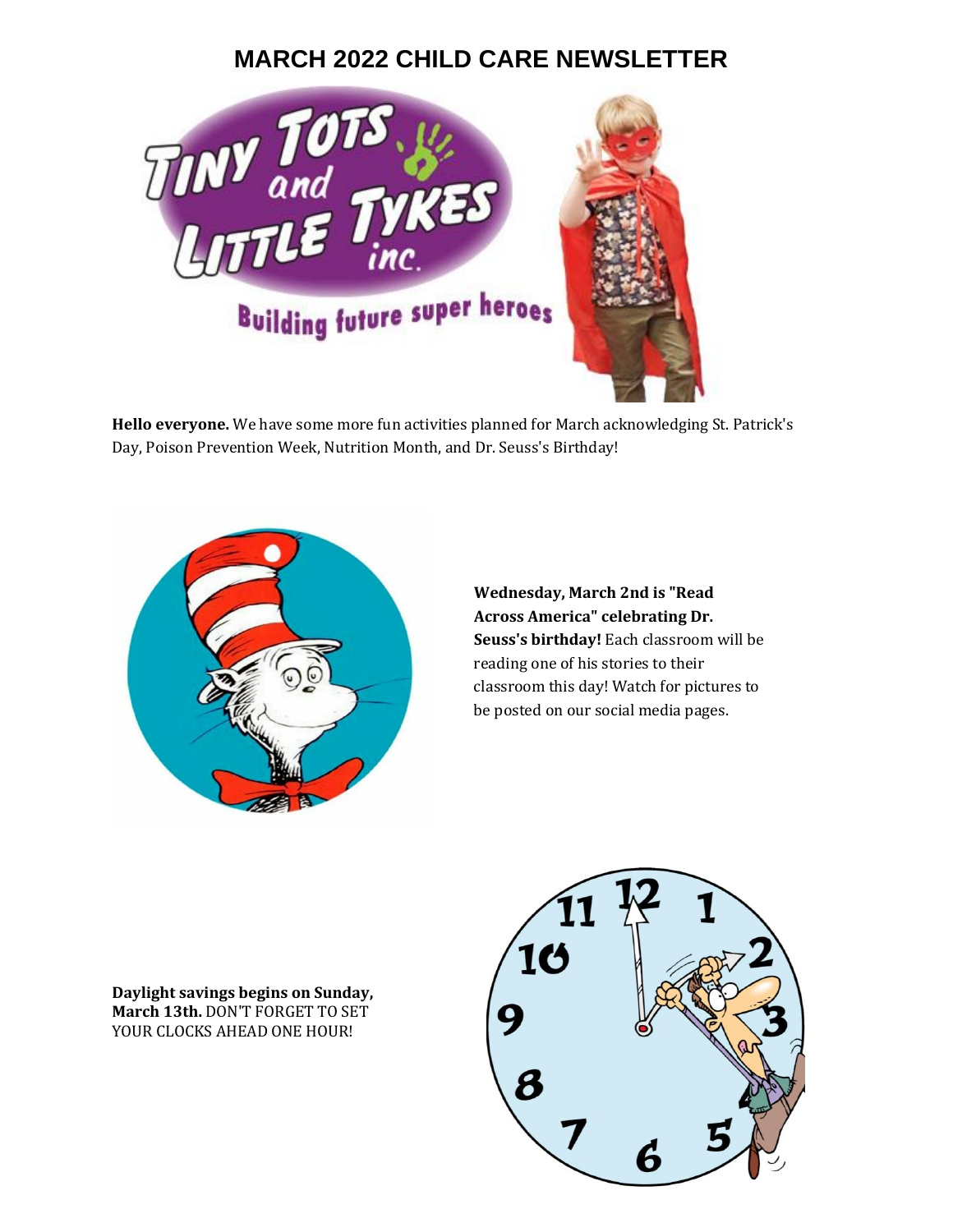**Parent/Teacher conferences are coming up.** The schedule is posted below. Let your child's teacher know if you are interested in signing up for one.

## **CONFERENCE SCHEDULE**

*Infants:* March 14th-18th *Toddlers:* March 21st-25th *Magenta:* April 4th-8th *Preschool: April 13th Purple:* April 18th-22nd *School Age:* April 25th-29th

**It's time for our annual Butter Braid fundraiser!** It begins on Friday, March 11th and ends on Monday, March 28th. They will be delivered April 12th. These are delicious and great for Spring celebrations! Watch for more information to come.



**"GUESS HOW MANY" IS BACK!** We are happy to provide another "guess how many" family activity in honor of "National Crayon Day" which is March 31st. There will be a jar full of crayons on the table in the front lobby beginning on Monday, March 28th and ending on Thursday, March 31st at 12:00 noon. Be sure to stop by with your child(ren) to fill out a slip on how many you think are in there. The winner will be announced Thursday, March 31st in the afternoon. Whoever guesses the closest without going over will win the jar of crayons and coloring books.

**\*REMINDER...Preschool will be on Spring Break Monday, March 28th-Fiday, April 1st.** Classes will resume on Tuesday, April 5th.

Also, fall 2022-2023 preschool program enrollment opens on March 14th. Please watch for registration forms.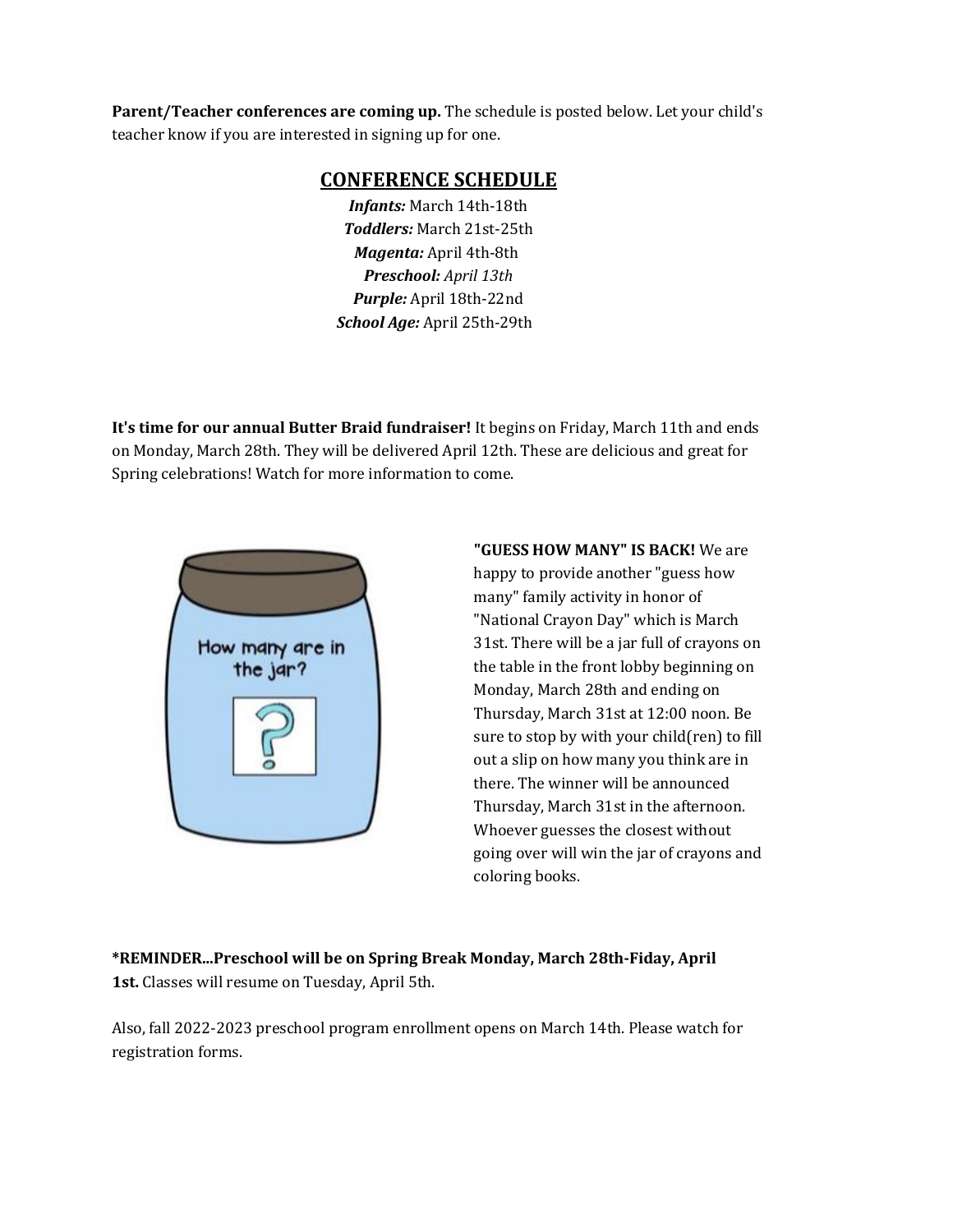

**Poison Prevention Week is March 20th-26th.** Be sure to check your home for any possible products, plants, etc. that could be dangerous for the people in your home and for your pets.

**Diligence** are critical to preventing poisoning emergencies. **Remember there are many human foods that are actually poisonous to** مهجری Be Aware of what is poisonous in your<br>چینچی home, in your yard, and outside. مهجهها<br>ویکی<br>yourself with what's toxic. Keep deadly household items safely out of reach, like Gorilla Glue, Xylitol, and human medications. Reduce the risk even further by not<br>bringing dangers into your home.

**Awareness &** 

totally dependent<br>on you to keep<br>them safe.

**©RedandHowling** 

**your pet.**